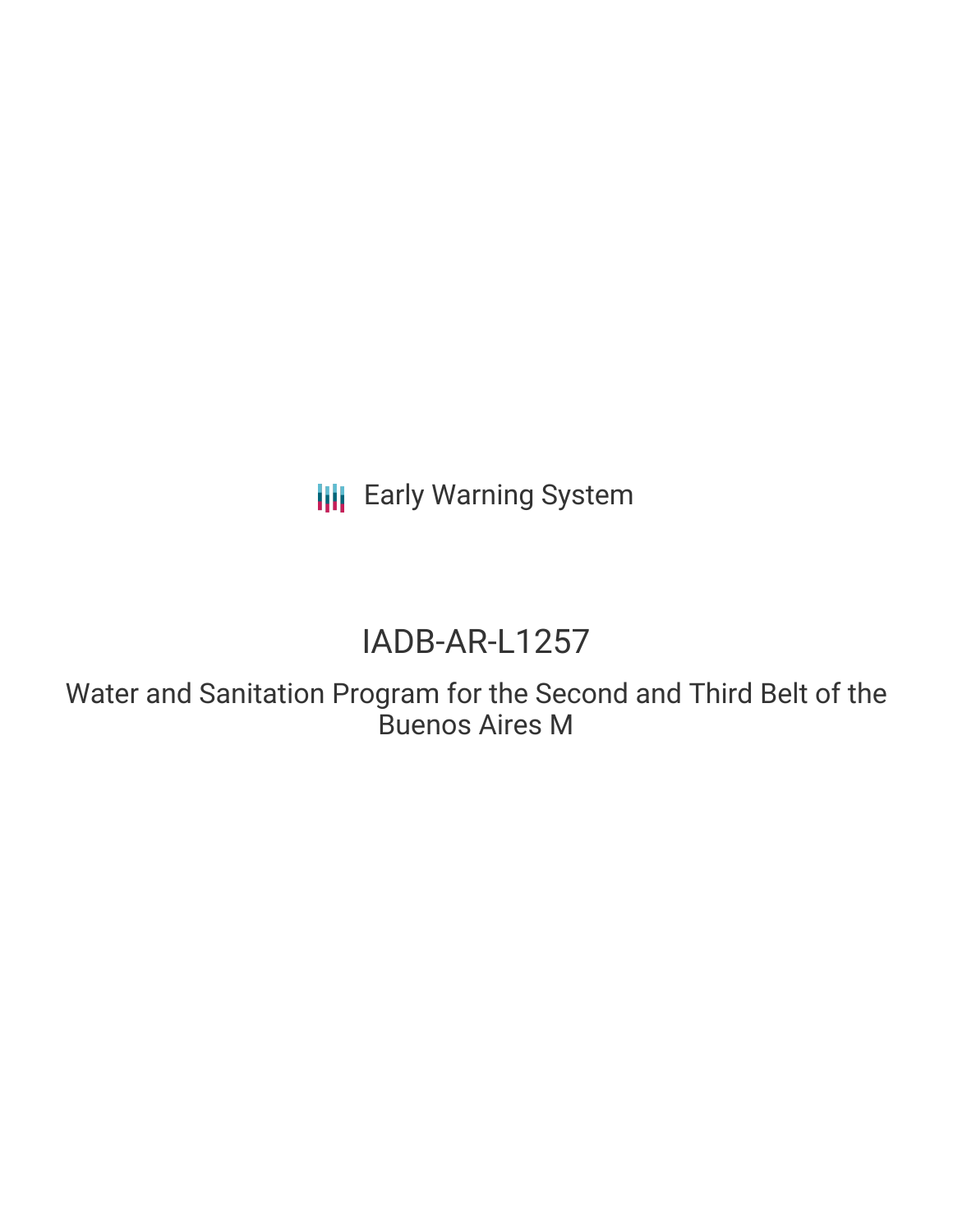

### **Quick Facts**

| <b>Countries</b>               | Argentina                              |
|--------------------------------|----------------------------------------|
| <b>Financial Institutions</b>  | Inter-American Development Bank (IADB) |
| <b>Status</b>                  | Approved                               |
| <b>Bank Risk Rating</b>        | B                                      |
| <b>Borrower</b>                | Government of Argentina                |
| <b>Sectors</b>                 | <b>Water and Sanitation</b>            |
| <b>Investment Type(s)</b>      | Loan                                   |
| <b>Investment Amount (USD)</b> | \$305.00 million                       |
| <b>Project Cost (USD)</b>      | \$542.00 million                       |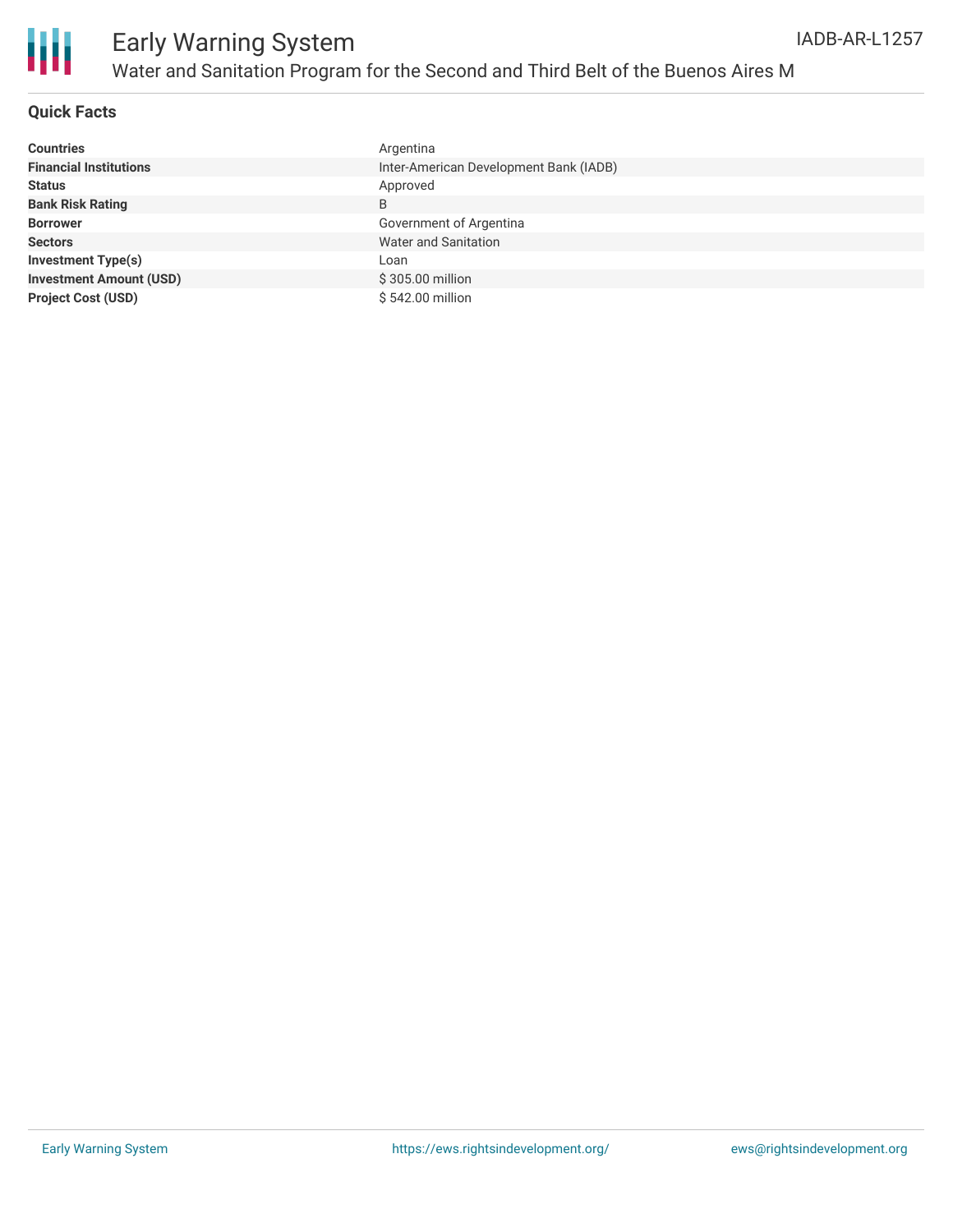



### **Project Description**

The objective of the CCLIP is to expand the coverage and improve the quality of water and sanitation services in the Metropolitan Area of the City of Buenos Aires and districts in the first, second, and third rings of the Buenos Aires Conurbation. The objective of the first operation under the CCLIP will be to expand sanitation services, increase the availability of water, and improve the environmental conditions of the River Plate, by increasing dilution of wastewater discharge.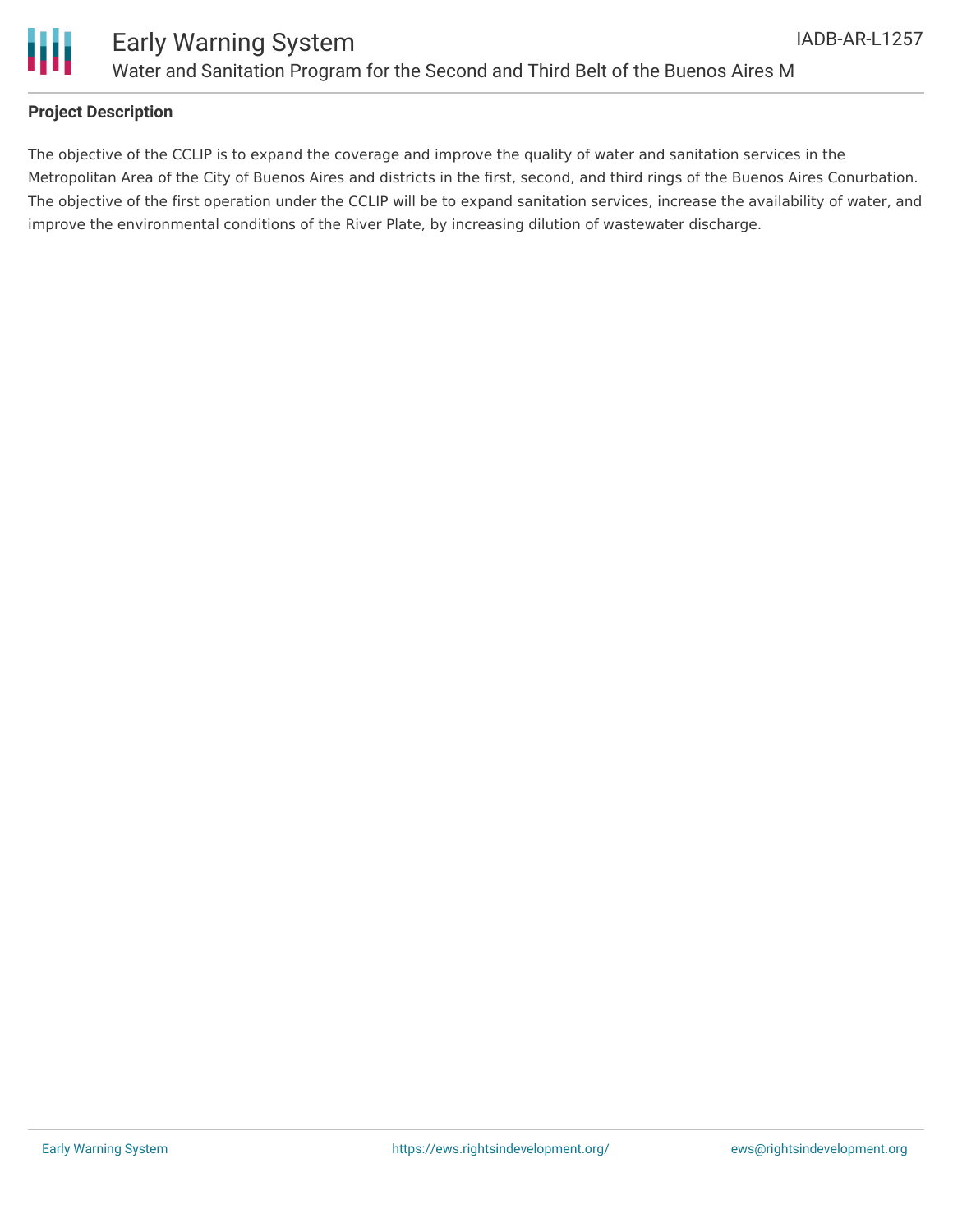

## Early Warning System Water and Sanitation Program for the Second and Third Belt of the Buenos Aires M

#### **Investment Description**

• Inter-American Development Bank (IADB)

TOTAL COST: USD 542,000,000 COUNTRY COUNTERPART FINANCING: USD 237,000,000 IADB FINANCING: USD 305,000,000